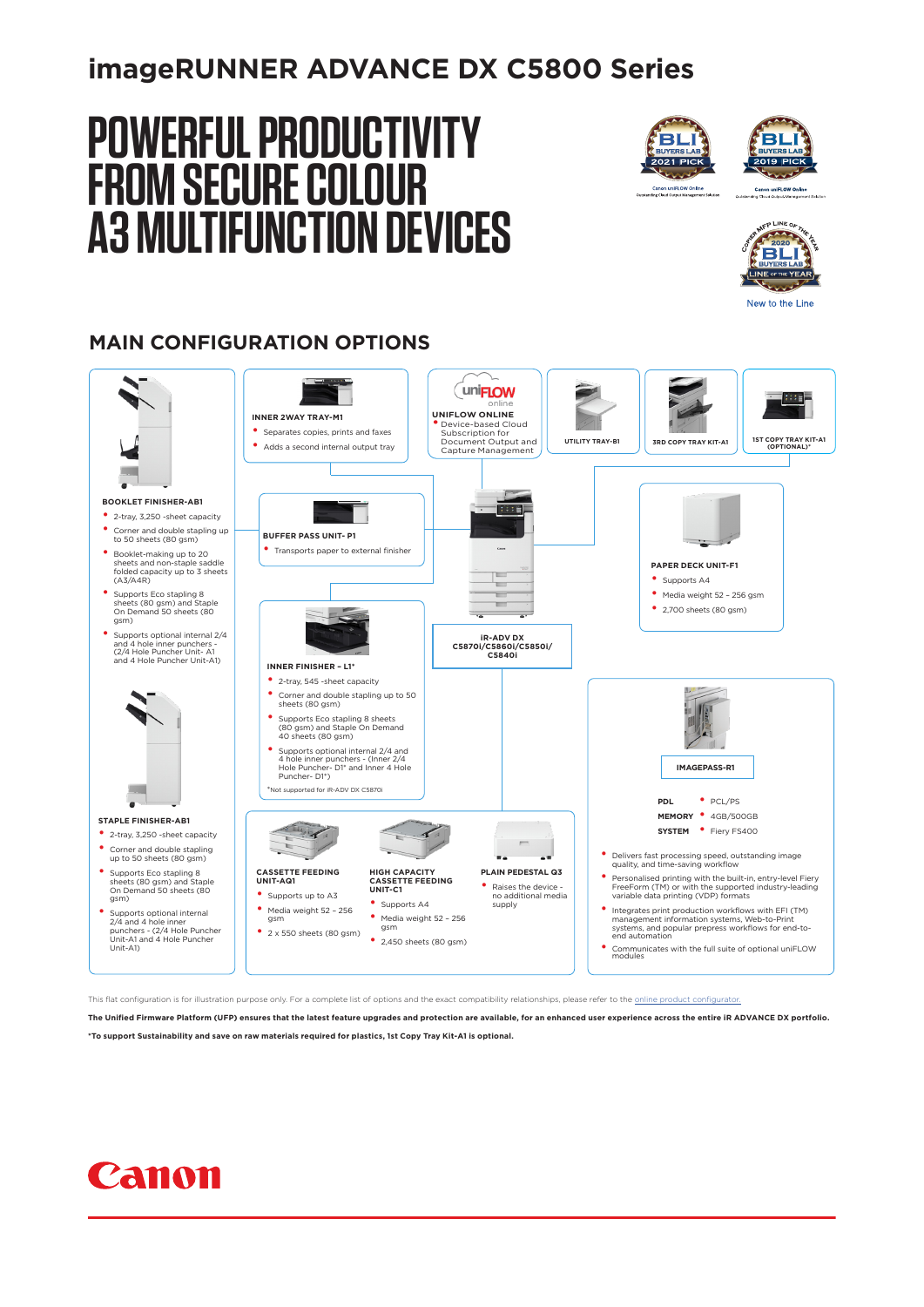### **TECHNICAL SPECIFICATIONS**

### **imageRUNNER ADVANCE DX C5800 Series**

| <b>MAIN UNIT</b>                  |                                                                                                                     | Fonts                           | PS fonts: 136 Roman                                                                                                    |
|-----------------------------------|---------------------------------------------------------------------------------------------------------------------|---------------------------------|------------------------------------------------------------------------------------------------------------------------|
| Machine type                      | A3 Color Laser Multifunctional                                                                                      |                                 | PCL fonts: 93 Roman, 10 Bitmap fonts, 2 OCR fonts,                                                                     |
| Core functions                    | Print, Copy, Scan, Send, Store and Optional Fax                                                                     |                                 | Andalé Mono WT J/K/S/T*1                                                                                               |
| Processor                         | 1.8GHz Dual Core Processor                                                                                          |                                 | (Japanese, Korean, Simplified and Traditional Chinese),                                                                |
| <b>Control Panel</b>              | 10.1" TFT LCD WSVGA Color Touch panel                                                                               |                                 | Barcode fonts*2                                                                                                        |
|                                   | (up to 90° tiltable)                                                                                                |                                 | *1 Optional PCL International Font Set-A1 is required.<br>* <sup>2</sup> Optional Barcode Printing Kit-D1 is required. |
| Memory                            | Standard: 5.0GB RAM                                                                                                 | <b>Print Features</b>           | Secured Print, Secure Watermark, Header/Footer,                                                                        |
| Storage                           | Standard: (SSD) 256GB,                                                                                              |                                 | Page Layout, Two-sided Printing, Mixed Paper Sizes/                                                                    |
|                                   | Optional: (SSD) 256GB, ITB                                                                                          |                                 | Orientations, Front/Back Covers, Toner Reduction, Poster                                                               |
| <b>Interface Connection</b>       | <b>NETWORK</b>                                                                                                      |                                 | Printing, Forced Hold printing, Print Date, Scheduled                                                                  |
|                                   | Standard: 1000Base-T/100Base-TX/10Base-T,                                                                           |                                 | Printing, Printing Using a Virtual Printer                                                                             |
|                                   | Wireless LAN (IEEE 802.11 b/g/n);                                                                                   | <b>Operating System</b>         | UFRII: Windows* 8.1/10/Server2012/Server2012 R2/                                                                       |
|                                   | Optional: NFC, Bluetooth Low Energy                                                                                 |                                 | Server2016/Server2019, Mac OS X(10.11 or later)                                                                        |
|                                   | <b>OTHERS</b>                                                                                                       |                                 | PCL: Windows* 8.1/10/Server2012/Server2012 R2/                                                                         |
|                                   | Standard: USB 2.0 (Host) x1, USB 3.0 (Host) x1,                                                                     |                                 | Server2016/Server2019<br>PS: 8.1/10/Server2012/Server2012 R2/Server2016/                                               |
|                                   | USB 2.0 (Device) x1;                                                                                                |                                 | Server2019, Mac OS X(10.11 or later)                                                                                   |
| <b>Paper Supply Capacity</b>      | Optional: Serial Interface, Copy Control Interface<br>Standard: 1.200 sheets                                        |                                 | PPD: Windows® 8.1/10, Mac OS X(10.10 or later)                                                                         |
| (A4, 80gsm)                       | 100-sheet Multi-purpose tray x 1                                                                                    |                                 | McAfee Embedded Control Software                                                                                       |
|                                   | 550-sheet Paper cassette x 2,                                                                                       |                                 | As of Oct. 2020                                                                                                        |
|                                   | Maximum: 6,350 sheets (with High Capacity Cassette                                                                  | <b>COPY SPECIFITCATIONS</b>     |                                                                                                                        |
|                                   | Feeding Unit-C1 + Paper Deck Unit-F1)                                                                               | Copy Speed (BW & CL)            | iR-ADV DX C5870i                                                                                                       |
| Paper output capacity             | Maximum: 3,450 Sheets (with Staple Finisher-AB1 or                                                                  | *1 sided only                   | up to 70 ppm (A4, A5*, A5R, A6R), up to 36 ppm (A3), up                                                                |
| (A4, 80gsm)                       | Booklet Finisher-AB1 and 3rd Copy Tray Kit-A1)                                                                      |                                 | to $42$ ppm $(A4R)$                                                                                                    |
| <b>Finishing capabilities</b>     | Collate, Group, Offset, Staple, Saddle Stitch, Hole Punch, Eco                                                      |                                 | iR-ADV DX C5860i                                                                                                       |
|                                   | Staple, Staple On Demand                                                                                            |                                 | up to 60 ppm (A4, A5*, A5R, A6R), up to 32 ppm (A3), up                                                                |
|                                   | * Finishing capabilities will vary depending on the options connected.                                              |                                 | to 36 ppm (A4R)                                                                                                        |
| <b>Supported Media Types</b>      | Multi-purpose tray:                                                                                                 |                                 | iR-ADV DX C5850i                                                                                                       |
|                                   | Thin, Plain, Recycled, Color, Heavy, Coated, Tracing,<br>Bond, Transparency, Label, Pre-punched, Letterhead,        |                                 | up to 50 ppm (A4, A5*, A5R, A6R), up to 27 ppm (A3), up                                                                |
|                                   | Tab, Envelope                                                                                                       |                                 | to 30 ppm (A4R)                                                                                                        |
|                                   |                                                                                                                     |                                 | iR-ADV DX C5840i                                                                                                       |
|                                   | Paper Cassette (Upper/Lower):                                                                                       |                                 | up to 40 ppm (A4, A5*, A5R, A6R), up to 21 ppm (A3), up                                                                |
|                                   | Thin, Plain, Recycled, Color, Heavy, Bond, Transparency,                                                            |                                 | to 24 ppm $(A4R)$                                                                                                      |
|                                   | Pre-punched, Letterhead, Envelope*<br>* Envelope Feeder Attachment (standard) is required.                          | First-Copy-Out Time             | iR-ADV DX C5870i:                                                                                                      |
| <b>Supported Media Sizes</b>      | Multi-purpose tray:                                                                                                 | (A4, BW/CL)                     | Approx. 2.7 / 3.7 seconds or less                                                                                      |
|                                   | Standard size: SRA3, A3, A4, A4R, A5, A5R, A6R, B4,                                                                 |                                 | iR-ADV DX C5860i:                                                                                                      |
|                                   | <b>B5, B5R</b>                                                                                                      |                                 | Approx. 2.9 / 4.2 seconds or less                                                                                      |
|                                   | Custom size: 98.0 x 139.7 mm to 320.0 x 457.2 mm                                                                    |                                 | iR-ADV DX C5850i:                                                                                                      |
|                                   | Free Size: 98.0 x 139.7 mm to 320.0 x 457.2 mm                                                                      |                                 | Approx. 3.4 / 4.9 seconds or less                                                                                      |
|                                   | Envelopes: COM 10 No.10, Monarch, DL, ISO-C5                                                                        |                                 | iR-ADV DX C5840i:                                                                                                      |
|                                   | Envelope custom size: 98.0 x 90.0 mm to 320.0 x 457.2 mm                                                            |                                 | Approx. 4.1 / 6.1 seconds or less                                                                                      |
|                                   | Upper Cassette:                                                                                                     | Copy resolution (dpi)           | 600 x 600                                                                                                              |
|                                   | Standard size: A4, A5, A5R, A6R, B5                                                                                 | <b>Multiple Copies</b>          | Up to 999 copies                                                                                                       |
|                                   | Custom Size: 98.0 x 148.0 mm to 297.0 x 215.9 mm                                                                    | <b>Copy Density</b>             | Automatic or Manual (9 Levels)                                                                                         |
|                                   | Envelopes: COM10 No.10, Monarch, DL, ISO-C5                                                                         | Magnification                   | Variable zoom: 25% to 400% (1% Increments)                                                                             |
|                                   | Lower Cassette:                                                                                                     |                                 | Preset reduction/enlargement: 25%, 50%, 70%, 100%(1:1),                                                                |
|                                   | Standard size: A3, A4, A4R, A5, A5R, A6R, B4, B5, B5R<br>Custom size: 98.0 x 148.0 mm to 304.8 x 457.2 mm           |                                 | 141%, 200%, 400%                                                                                                       |
|                                   | Envelopes: COM10 No.10, Monarch, DL, ISO-C5                                                                         | <b>Copy Features</b>            | Preset R/E Ratios by Area, Two-Sided, Density                                                                          |
| Supported media weights           | Multi-purpose tray: 52 to 300 gsm                                                                                   |                                 | Adjustment, Original Type Selection, Interrupt Mode,                                                                   |
|                                   | Paper Cassette (Upper/Lower): 52 to 256 gsm                                                                         |                                 | Book to Two Pages, Two-sided Original, Job Build, N                                                                    |
|                                   | Duplex: 52 to 256 gsm                                                                                               |                                 | on 1, Add Cover, Insert Sheets, Different Size Originals,                                                              |
| Warm-up Time                      | Quick Startup Mode: 4 Seconds or less*                                                                              |                                 | Page Numbering, Copy Set Numbering, Sharpness, Erase<br>Frame, Secure Watermark, Print Date, Gutter, Print &           |
|                                   | * Time from device power-on to when the copy icon appears and is                                                    |                                 | Check, Negative/Positive, Repeat Images, Merge Job                                                                     |
|                                   | enabled to operate on the touch panel display.                                                                      |                                 | Blocks, Mirror Image, Store in Mail Box, Superimpose                                                                   |
|                                   | From Sleep Mode:                                                                                                    |                                 | Image, Copy ID Card, Skip Blank Pages, Free Size Original,                                                             |
|                                   | 7 Seconds or Less (iR-ADV DX C5870i)                                                                                |                                 | Color Mode, Reserved Copy, Copy Sample                                                                                 |
|                                   | 6 Seconds or Less (iR-ADV DX C5860i/C5850i/C5840i)                                                                  | <b>SCAN SPECIFICATION</b>       |                                                                                                                        |
|                                   | From Power On: 6 Seconds or less (with Quick Start                                                                  | Type                            | Single-pass Duplexing Automatic Document Feeder*                                                                       |
|                                   | Mode)*                                                                                                              |                                 | [2-sided to 2-sided (Automatic)]                                                                                       |
|                                   | * Time from device power-on, until copy ready (not print reservation).                                              |                                 | * Detect Feeder Multi Sheet Feed is supported.                                                                         |
| Dimensions (W x D x H)            | iR-ADV DX C5870i/C5860i/C5850i/C5840i:                                                                              | <b>Document Feeder Paper</b>    | up to 200 Sheets                                                                                                       |
|                                   | 620 x 722 x 937 mm                                                                                                  | Capacity (80 gsm)               |                                                                                                                        |
| Installation Space (W x D)        | iR-ADV DX C5870i/C5860i/C5850i/C5840i:                                                                              | <b>Acceptable Originals</b>     | Platen: Sheet, Book, and 3-Dimensional Objects                                                                         |
|                                   | Basic: 1,138 x 1,162 mm (Right Cover Open with                                                                      | and weights                     | Document Feeder media weight:                                                                                          |
|                                   | Multi-purpose tray extended + Cassette Drawers Open)                                                                |                                 | 1-sided scanning: 38 to 220 gsm (BW, CL)                                                                               |
|                                   | Fully Configured: 1,866 x 1,162 mm (Staple Finisher-AB1/<br>Booklet Finisher-AB1 with the extension tray extended + |                                 | 2-sided scanning: 38 to 220 gsm (BW, CL)                                                                               |
|                                   | Paper Deck Unit-F1 + Cassette Drawers open)                                                                         |                                 | * An acceptable weights of A6R or smaller is 50 to 220gsm.                                                             |
| Weight                            | iR-ADV DX C5870i: Approx. 108 kg including regular toner                                                            | Supported media sizes           | Platen scanning size: up to 297.0 x 431.8 mm                                                                           |
|                                   | iR-ADV DX C5860i/C5850i: Approx. 105 kg including                                                                   |                                 | Document Feeder media size:                                                                                            |
|                                   | regular toner                                                                                                       |                                 | A3, A4, A4R, A5, A5R, A6R, B4, B5, B5R, B6R                                                                            |
|                                   | iR-ADV DX C5840i: Approx. 104 kg including regular                                                                  |                                 | Custom size: 70.0 x 139.7 mm to 304.8 x 431.8 mm                                                                       |
|                                   | toner                                                                                                               | Scan Speed (ipm: BW/CL; A4)     | 1-sided Scanning:                                                                                                      |
| PRINT SPECIFICATIONS              |                                                                                                                     |                                 | 135/135 (300 x 300 dpi, send), 80/80                                                                                   |
| Print Speed (BW/CL)               | iR-ADV DX C5870i                                                                                                    |                                 | (600 x 600 dpi, copy),                                                                                                 |
| *1 sided only                     | up to 70 ppm (A4, A5*, A5R, A6R), up to 36 ppm (A3),<br>up to 42 ppm (A4R)                                          |                                 | 2-sided Scanning:                                                                                                      |
|                                   |                                                                                                                     |                                 | 270/270 (300 x 300 dpi, send), 160/90                                                                                  |
|                                   | iR-ADV DX C5860i                                                                                                    |                                 | (600 x 600 dpi, copy)                                                                                                  |
|                                   | up to 60 ppm (A4, A5*, A5R, A6R), up to 32 ppm (A3),                                                                | <b>Scan Resolution (dpi)</b>    | Scan for Copy: 600 x 600                                                                                               |
|                                   | up to 36 ppm (A4R)                                                                                                  |                                 | Scan for Send: (Push) 600 x 600 (SMB/FTP/WebDAV/                                                                       |
|                                   | iR-ADV DX C5850i                                                                                                    |                                 | IFAX), (Pull) 600 x 600<br>Scan for Fax: 600 x 600                                                                     |
|                                   | up to 50 ppm (A4, A5*, A5R, A6R), up to 27 ppm (A3),<br>up to 30 ppm (A4R)                                          |                                 |                                                                                                                        |
|                                   |                                                                                                                     | <b>Pull Scan Specifications</b> | Color Network ScanGear2. For both TWAIN and WIA<br>Supported OS: Windows® 8.1/10/Server2012/                           |
|                                   | iR-ADV DX C5840i                                                                                                    |                                 | Server2012 R2/Server 2016                                                                                              |
|                                   | up to 40 ppm (A4, A5*, A5R, A6R), up to 21 ppm (A3), up                                                             |                                 | As of Mar. 2020                                                                                                        |
|                                   | to 24 ppm (A4R)                                                                                                     | <b>Scan Method</b>              |                                                                                                                        |
| Print Resolution (dpi)            | 1,200 x 1,200                                                                                                       |                                 | Push Scan, Pull Scan, Scan to Box, Scan to Advanced<br>Space, Scan to Network, Scan to USB Memory Key, Scan            |
| Page description languages        | Standard: UFR II, PCL6, Adobe® PostScript®3™                                                                        |                                 | to Mobile devices, Scan to cloud (uniFLOW Online -                                                                     |
| <b>Direct Print</b>               | Supported file types: PDF, EPS, TIFF/JPEG, and XPS                                                                  |                                 | Optional)                                                                                                              |
|                                   | AirPrint, Mopria, Universal Print by Microsoft                                                                      |                                 |                                                                                                                        |
|                                   |                                                                                                                     | <b>SEND SPECIFICATIONS</b>      |                                                                                                                        |
| Printing from mobile and<br>cloud | Canon PRINT Business and uniFLOW Online (optional)<br>A range of software and MEAP-based solutions are              | Destination                     | Standard: E-mail/Internet FAX (SMTP), SMB3.0, FTP,<br>WebDAV, Mail Box                                                 |
|                                   | available to provide printing from mobile devices or                                                                |                                 | Optional: Super G3 FAX, IP Fax                                                                                         |
|                                   | internet-connected devices and cloud-based services                                                                 | <b>Address Book</b>             | LDAP (2,000)/Local (1,600)/Speed dial (200)                                                                            |
|                                   | depending on your requirements.                                                                                     | Send resolution (dpi)           | Push: up to 600 x 600                                                                                                  |
|                                   | Please contact your sales representative for further                                                                |                                 | Pull: up to 600 x 600                                                                                                  |
|                                   | information.                                                                                                        | <b>Communication protocol</b>   | File: FTP(TCP/IP), FTPS (encrypted FTP),                                                                               |
|                                   |                                                                                                                     |                                 | SMB3.0 (TCP/IP), WebDAV                                                                                                |
|                                   |                                                                                                                     |                                 | E-mail/I-Fax: SMTP, POP3                                                                                               |

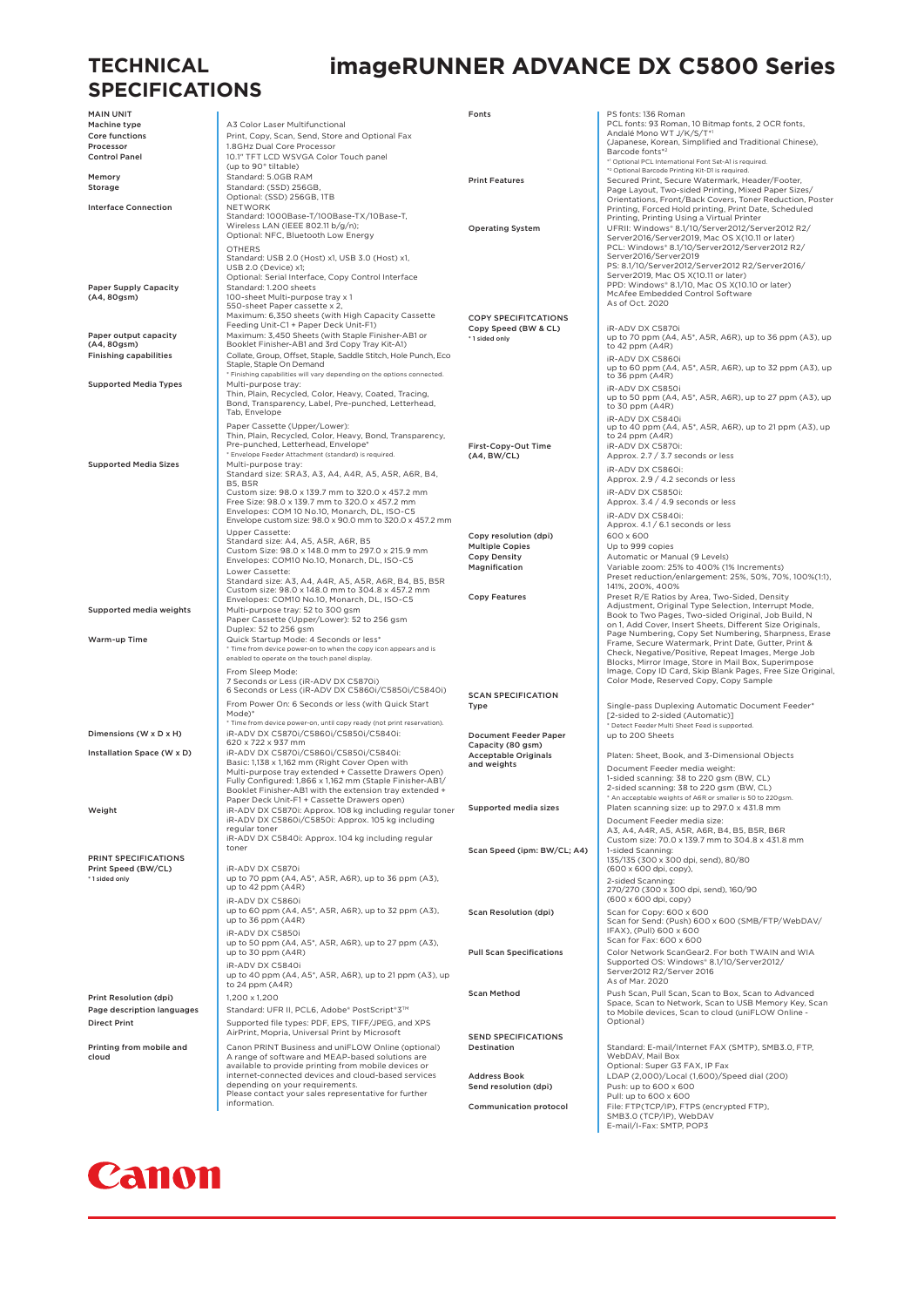#### **TECHNICAL SPECIFICATIONS**

FAX SPECIFICATIONS (Optional) Maximum Number of Connection Lines

Sequential broadcast Max. 256 added Max. 256 added Max. 256 added Max. 256 added Max. 256 added Max. 256 added M Memory backup<br>Fax Features

STORE SPECIFICATIONS Mail Box (Number supported) 100 User Inboxes

Advanced Space available disc space<br>Advanced Space Features

SECURITY SPECIFICATIONS Authentication and Access Control (Activation is required)

Device Management and Auditing

ENVIRONMENTAL SPECIFICATIONS Operating Environment Temperature: 10 to 30 °C<br>Humidity: 20 to 80 % RH (Relative Humidity)

Power source 220-240 V, 50/60 Hz, 6 A

### **imageRUNNER ADVANCE DX C5800 Series**

File Format<br>
File Format TIFF, JPEG, PDF (Limited Color, Compact, Searchable,<br>
Apply policy, Optimize for Web, PDF/A-1b, Trace &<br>
Smooth, Encrypted, Device Signature, User Signature),<br>
XPS(Compact, Searchable, Device Signa Sharpness, Copy Ratio, Erase Frame, Job Build, Delayed Send, Preview, Job Done Notice, File Name, Subject/ Message, Reply-to, E-mail Priority, TX Report, Original Content Orientation, Skip Blank Pages 2 (2nd line optional) Modem Speed Super G3: 33.6 kbps G3: 14.4 kbps **Compression Method** MH, MR, MMR, JBIG<br> **Resolution (dni)**  $400 \times 400$  (Liltra Fit Resolution (dpi)<br>
200 x 400 (Ultra Fine), 200 x 400 (Super Fine),<br>
200 x 100 (Normal)<br>
200 x 40, 447, 45\*, 45\*, 45\*, 48, 85\*, 48, 85\*, 48, 48\*<br>
Receiving Size<br>
Receiving A3, B4, 44, 44R, 45R, 85, 85R<br>
Receiving A3, 84, 44, ent as A<del>4</del><br><sup>2</sup> Sent as B4 short FAX memory<br>Speed dials<br>Speed dials<br>Max. 200 Speed dials<br>Group dials/destinations Max. 199 dials Group dials/destinations Max. 199 dials<br>
Sequential broadcast Max. 256 addresses Fax Features Sender's Name (TTI), Selecting the Telephone Line (when sending fax), Direct Send, Delayed Send, Preview, Job Done Notice, TX Report, Interrupt Transmission, Sequential Broadcasting, Password/Subaddress Sending, Confidential Mailbox, 2 on 1 Log Memory RX Inbox,<br>
50 Confidential Fax Inboxes<br>
Maximum 10,000 Pages (2,000 jobs) Stored<br>
Maximum 10,000 Pages (2,000 jobs) Stored<br>
Communication Protocol: SMB or WebDAV<br>
Supported Client PC: Windows<sup>8</sup> 8.1/10<br>
Concurrent C Standard:16 GB (With option: max. 480GB) Authentication for Advanced Space Log-in, Sort Function, Printing a PDF File with a Password, imageWARE Secure Audit Manager Support, Search, File Preview, Authentication Management, Open to public, URI TX, Backup/Restore User Authentication (Picture Login, Picture and PhN Login, Login, 2<br>Card Login, "Username and Password Login, Function<br>Level Login, Mobile Login), Department ID Authentication<br>(Department ID and PIN Login, Function Level L Document Security<br>
Print Security (Secure Print, Encrypted Secure Print,<br>
Forced Hold Printing, uniFLOW Secure Print<sup>+)</sup>,<br>
Receive Data Security (Confidential Fax Inbox Forwarding<br>
Receive Data Security (Confidential)),<br>
S Box Password Protected, Advanced Space Access<br>Control), Send Data Security (Setting for requesting<br>password input per transmission, Restricted E-mail/File<br>send functions, Confirming FAX number, Allow/Restrict<br>Fax Driver Tr Watermark)<br>\* Requires uniELOW Online / uniELOW "Requires uniFLOW Online / uniFLOW<br>TLS 1.3, IPSec, IEEEBO2.1X authentication, SNMP V3.0,<br>Tierwall Functionality (IP/MAC Address Filtering), Dual<br>Network Support (Wired LAN/Wireless LAN, Wired LAN/<br>Wired LAN, Disabling Prot Remote UI, Enabling/Disabling USB Interface), G3 FAX<br>separation from LAN, USB Port separation from LAN,<br>Prohibit the execution of files stored in Advanced Box<br>in the MFP, Scan and Send -Virus Concerns for E-mail<br>Reception Device Security<br>
Protecting SSD Data (SSD Data Encryption (FIPS140-2<br>
Validated), SSD Lock, Standard SSD Initialize, Trusted<br>
Platform Module (TPM 2.0), Job Log Conceal Function,<br>
Protecting MFD Software Integrity, Checkin \* Certification will follow post launch of this Serie Administrator Password, Digital Certificate And Key Management, Audit Log, Cooperating with External Security Audit System (Security Information and Event Management), Image Data Logging, Security Policy Setting Power consumption | Maximum Approx. 2,000 W (iR-ADV DX C5870i)<br>Approx. 2,000 W (iR-ADV DX C5860i/C5850i/C5840i)<br>Copying (with DADF continuous scan): Approx. 943 W\*<br>Sleep mode: Approx. 0.8 W\*<sup>2</sup> \*1 Reference value: measured one unit \*2 0.8 W is not available in all circumstances due to certain settings. Typical Electricity Consumption (TEC)\* : iR-ADV DX C5870i: 0.86 kWh iR-ADV DX C5860i: 0.71 kWh iR-ADV DX C5850i: 0.58 kWh iR-ADV DX C5840i: 0.46 kWh \* AS YOUR COLL . . . .<br>As per USA Energy Star 3.0 Noise levels (BW/CL) Sound Power Level (LWA,m) Active (BW) (1-sided) iR-ADV DX C5870i: 66 dB\*, Kv 3 dB\* iR-ADV DX C5860i: 64 dB\*, Kv 3 dB\* iR-ADV DX C5850i: 62 dB\*, Kv 3 dB\* iR-ADV DX C5840i: 61 dB\*, Kv 3 dB\* \*Reference value: measured only one unit with ISO7779, described with ISO9296 (2017) Sound Pressure (LpAm) Bystander's position: Active (BW/CL) (1-sided) iR-ADV DX C5870i: 52 dB\*/52 dB\* iR-ADV DX C5860i: 50 dB\*/51 dB\* iR-ADV DX C5850i: 48 dB\*/49 dB\* iR-ADV DX C5840i: 47 dB\*/47 dB\* Stand-by iR-ADV DX C5870i/C5860i/C5850i: 23 dB\* .<br>Ne unit with ISO7779, described with \* Reference value Blue Angel CONSUMABLES<br>Toner Cartridges Toner Cartridges<br>
Toner Yield<br>
C-EXV 58 Toner BK: 71,000 pages<br>
C-EXV 58 Toner BK: 71,000 pages<br>
C-EXV 58L Toner C/M/Y: 26,000 pages<br>
C-EXV 58L Toner C/M/Y: 26,000 pages<br>
C-EXV 58L Toner C/M/Y: 26,000 pages Toner Yield (Estimated Yield @5% coverage) SOFTWARE AND PRINTER MANAGEMENT<br>Tracking and reporting For detailed information please visit our website MANAGEMENT<br>
Tracking and reporting Universal Login Manager (ULM)<br>
Universal Universal Universal Universal Universal Universal Universal Universal Universal Universal Universal<br>
Universal Universal Universal Universal Unive \* For more information, please refer to [uniFLOW Online Express](https://canon.a.bigcontent.io/v1/static/uniflow_online_express_em_final_lr) [uniFLOW Online](https://canon.a.bigcontent.io/v1/static/636758927259250138SC-uniflow-online-en) Remote management tools iWEMC eMaintenance Content Delivery System Scanning software Metwork ScanGear<br>
Optimisation tools<br>
Canon Driver Confi Optimisation tools **Canon Driver Configuration Tool**<br>
MEAP (Multifunctional Embedded Application Platform) Document Publishing Kofax PowerPDF Advanced (Optional) FIERY PRINT CONTROLLER SPECIFICATIONS (EMBEDDED) For full specifications & options, please visit the Canon website Optional on all models \text{-x-axist}}<br>Name<br>Print Resolution (dpi) <br>1200 x 1200, 600 x 600 Princes Resolution (dpi) 1200 x 600<br>Adobe PS3 PCL6 Page Description Language(s) Memory 4GB (1x4GB) Hard Disk Drive 500 GB SATA<br>Processor Speed Intel Pentium Processor Speed Intel Pentium G4400 (3.3GHz) System FS400 PAPER SUPPLY OPTIONS<br>Cassette Feeding Unit-AQ1 Cassette Feeding Unit-AQ1 Paper Capacity: 2 x 550 sheets (80 gsm)<br>Paper Type: Thin, Plain, Recycled, Color, Heavy, Bond,<br>Transparency, Pre-punched, Letterhead<br>Paper Size: A3, A4, A4R, A5, A5R, A6R, B5, B5R<br>Custom size: 98. 457.2 mm Paper Weight: 52 to 256 gsm<br>Dimensions (W x D x H): 620 x 660 x 251 mm<br>(attached to the main unit)<br>Weight: Approx. 22 kg<br>Paper Capacity: 2,450 sheets (80 gsm)<br>Paper Type: Thin, Plain, Recycled, Color, Heavy, Bond,<br>Pre-punc High Capacity Cassette Feeding Unit-C1 Paper Size: A4 Paper Weight: 52 to 256 gsm Dimensions (W x D x H): 620 x 660 x 251 mm (attached to the main unit) Weight: Approx. 29 kg Paper Deck Unit-F1 Paper Capacity: 2,700 sheets (80 gsm)<br>Paper Type: Thin, Plain, Color, Recycled, Heavy Paper Type: Thin, Plain, Color, Recycled, Heavy, Pre-punched Paper Size: A4, B5 Paper Weight: 52 to 256 gsm Dimensions (W x D x H): 344 x 630 x 440 mm (attached to the main unit) Weight: Approx. 31 kg OUTPUT OPTIONS\* <sup>\*</sup>Paper capacity may vary with different paper type/size 1st Copy Tray Kit-A1 Capacity (with 80gsm paper): A4, A5, A5R, A6R, B5: 250 sheets SRA3, A3, A4R, B4, B5R: 100 sheets Paper Weight: 52 to 300 gsm